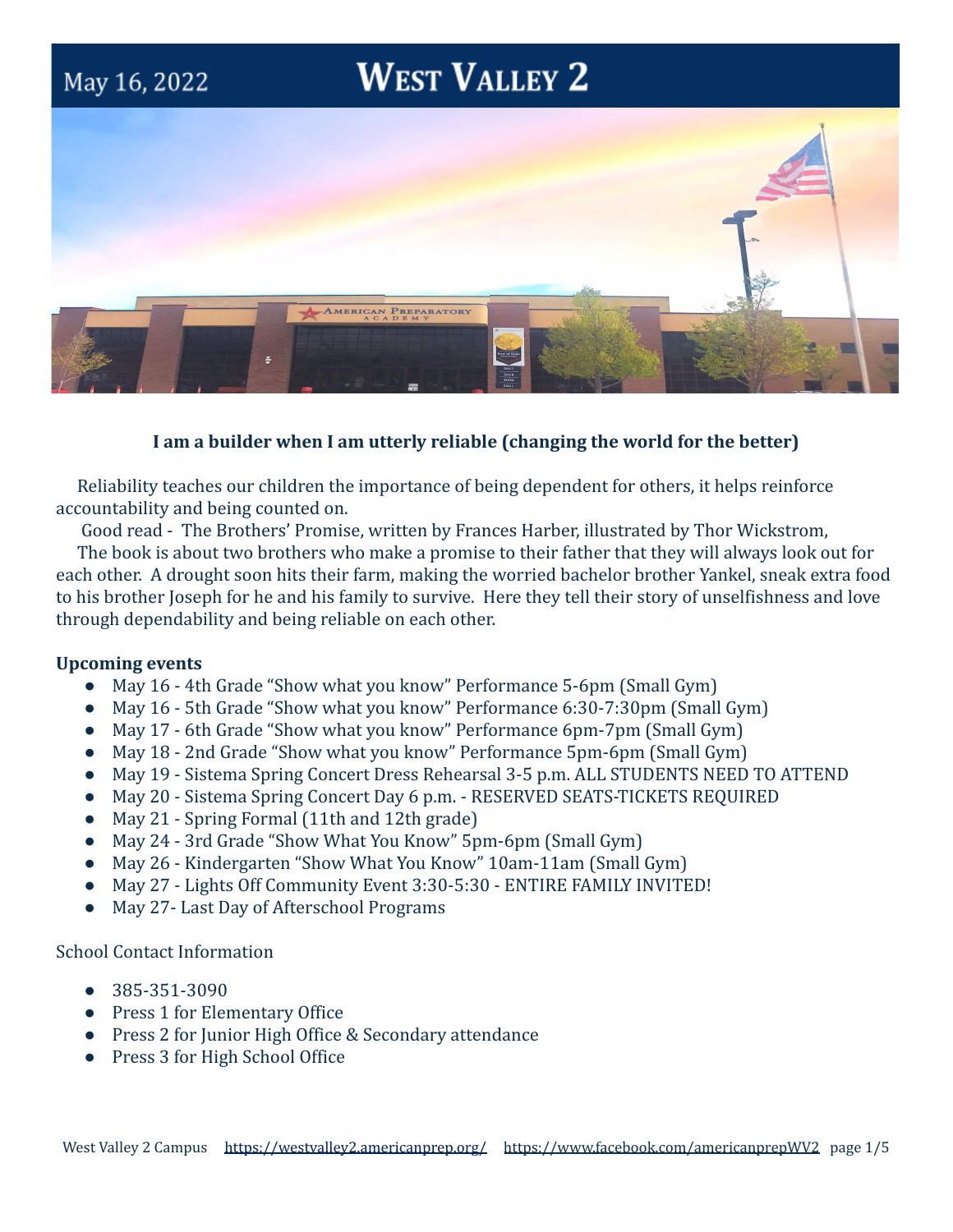## **APA Dance Department**

"Join us for our Spring Dance Concert titled "Stories Come Alive." This show will feature performances from all of the dance companies and classes at WV2, including pieces taken to competition, choreographed by students, and more! Tickets are available now at [our.show/wv2springdance.](http://our.show/wv2springdance) The shows are Friday, May 27th at 7pm, Saturday, May 28th at 2pm, and Saturday, May 28th at 7pm. Tickets are \$8 for adults and \$5 for youth if purchased online. Get your tickets now before we sell out!"

## **West Valley 2 PAC Election**

We have 3 vacancies to fill for our 2023 Parent Advisory Council and one candidate has volunteered, making this an uncontested election. APA's policy states: "If there are no contested seats at the end of the 21-day notice period, an election need not take place. Uncontested seats will instead be filled by majority election of the remaining PAC members."

Our current Parent Advisory Committee will vote on the following candidate during their August meeting.

# ☐ Albanie Stoddard

I am very interested in joining the board and being able to learn more about APA and how we as parents can help support the growth of students attending APA. I am fairly new to the district as I currently have a Kindergartener attending, however next year I will have a First Grader and another Kindergartener and we are so excited to continue our journey at APA. I can't say enough good things about our experience thus far.

I currently serve as a member on my community HOA Board so I would say I have experience being a part of a Board and the level of expectations required with it. I also consider myself a very involved parent and jump at any opportunity to be at the school with my child, volunteering, or helping with celebrating our staff.

Our returning council includes the following parents:

| Monica Barreto | Amie Jacobson     |
|----------------|-------------------|
| Valter Barreto | Irene Christenson |
| Jeff Maroney   | Christopher Nash  |

Information on our current Parent Advisory Committee and Land Trust duties can be found on our website at https://www.americanprep.org/land-trust/

We look forward to serving you for another year!

#### **Geography Fair**

Parents! We are in need of some volunteers to help judge for our upcoming 9th grade Geography Fair. On the day of the fair, parents will be given a judging sheet and asked to walk around and hear the students' presentations. It is a fun atmosphere and all the students are eager to show off their hard work. The Geography Fair is on May 18th at 2:15 in the large gym. If you are able to join us, please contact Mrs. Taylor or Mrs. Nunez etaylor@apamail.org lnunez@apamail.org

# **USBE Special Needs Scholarship Opportunity**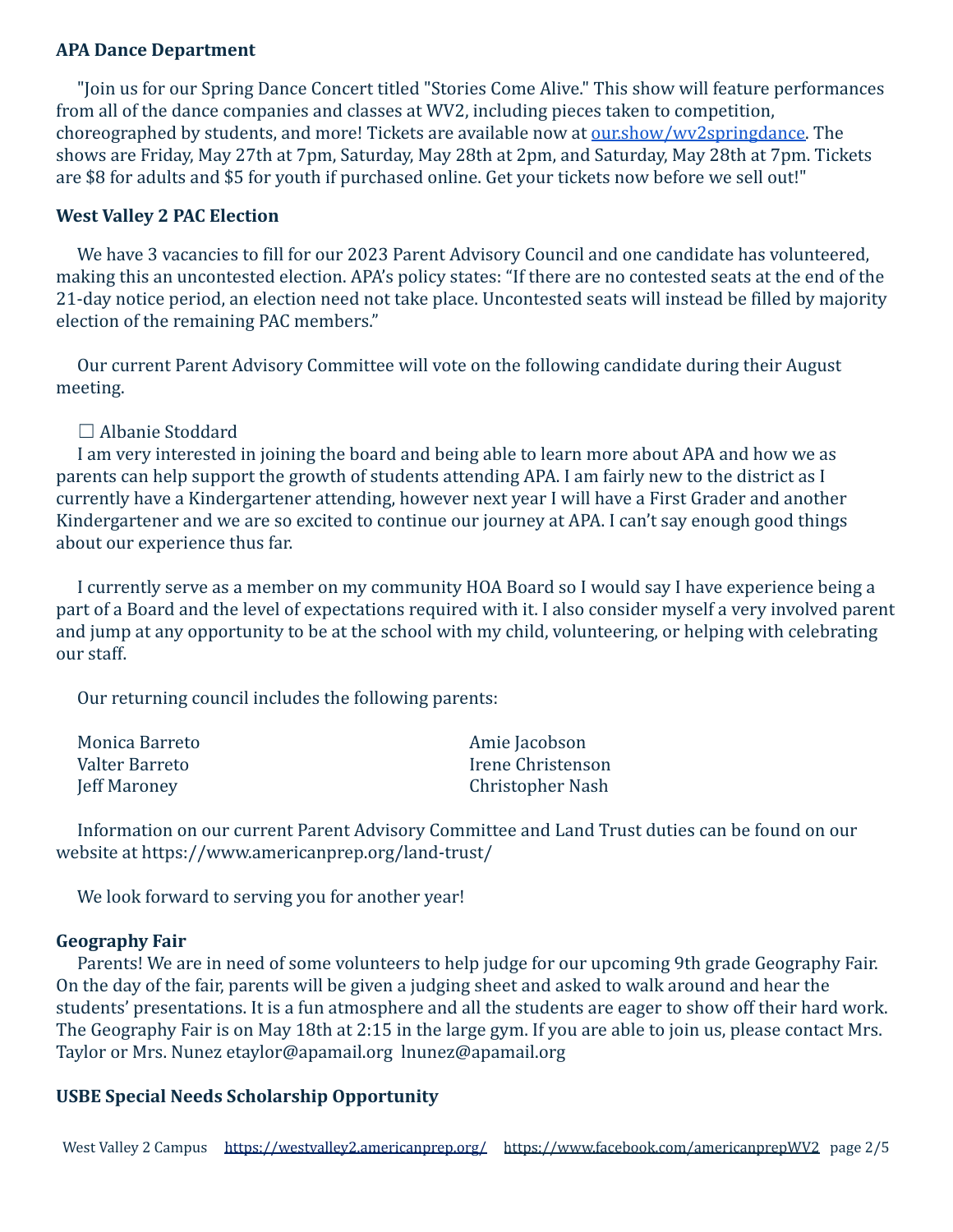School districts and Charter schools are required by Utah Law, 53A1a-704(10), to inform parents of students with IEPs enrolled in public schools, of the availability of a scholarship to attend a private school through the Carson Smith Scholarship Program. The Carson Smith Special Needs Scholarship Program (CSS) provides tuition assistance for those who would qualify for special education and related services in public schools, preschool eligible special needs students enrolled in ineligible private schools. The scholarship is for students through  $12<sup>th</sup>$  grade (3-21 year of age), whose parents choose an eligible private school. For more information on the scholarship, deadline schedule and funding schedule, please visit <https://www.schools.utah.gov/specialeducation/programs/carsonsmithscholarship>

## **Buddy Poppy**

In preparation for our Memorial Day Assembly. Buddy Poppy donation envelopes are being ordered to go home with your students.

These are the opening words of Colonel John McCrea's Immortal poem dedicated to the memory of the men and women who served, fought and died in France during World War 1. The poppies of which he wrote have become the true symbol of all those who have given their lives in our nation's Wars.

The poppy has become recognized as the memorial flower in countries around the world. It is distributed by veteran's organizations in Europe, North America, and in most of the countries of the British Commonwealth.

Since 1922, the Veterans of Foreign Wars of the United States has conducted an annual distribution of "Buddy" poppies to raise funds for its charitable programs on behalf of the needy and disabled veterans, and the surviving family members of deceased veterans.

#### POPPIES EVERYWHERE

Today, buddy poppies are distributed by posts and auxiliary of the VFW in every state of the union and in dozens of other countries. Some 14 million are distributed annually; most of them during the period preceding Memorial Day and Veterans Day, but many of them at other times of the year.

More than 11 million dollars is raised each year through the distribution of the Buddy poppies - - all of it strictly accounted for and dedicated entirely to Veterans welfare. Under the unique VFW distribution system, the proceeds of the distribution are divided between the national, state, and local charitable purposes.

#### *When you make a donation ...*

you have contributed to the Veterans of Foreign Wars National Home for Children of deceased or disabled veterans at Eaton Rapids, Michigan... to the National VFW rehabilitation services in Washington, DC... to the VFW rehabilitation service in your own State... and to direct assistance programs for needy and disabled veterans and active service members and their families in your own community.

The services made possible through your donation are available to ALL needy veterans, active service members and their families - - not just those who are Veterans of Foreign Wars. Hundreds of thousands of non-members are assisted with disability claims and served in hospitals each year by Veterans of Foreign Wars.

#### How can so little do so much?

The person from whom you received your poppy is a volunteer. Their supervisor is a volunteer and the people who helped organize the distribution are volunteers. Their only pay is the satisfaction which comes from devoting time and effort to a worthy cause. However, there is someone who does get paid.

West Valley 2 Campus <https://westvalley2.americanprep.org/> <https://www.facebook.com/americanprepWV2> page 3/5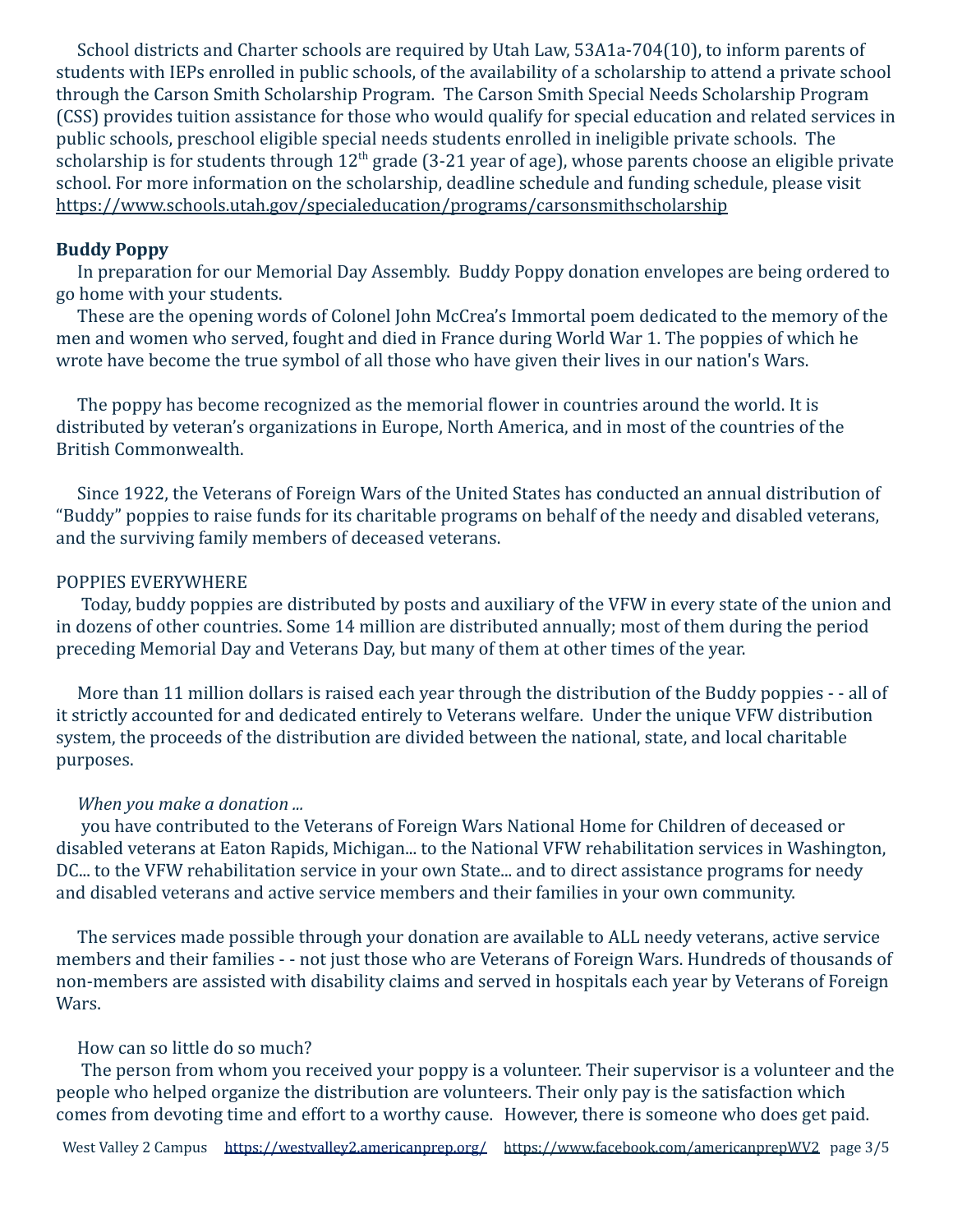The disabled veterans who assembled the poppy from the original parts receives a nominal sum for their work. The amount is small, but it does help them buy the little luxuries which make hospital life tolerable and it does permit them to purchase a gift now and then for their loved ones at home.

When you are handed a "Buddy Poppy", give generously.

And when you wear your Poppy, do it proudly.

And when you see VFW and auxiliary volunteers working in veteran's hospitals, visiting the sick and helping them with their problems, give them a word of greeting.

You are Partners in a great work.

# **APA Reading and Math Lesson Video Bank**

Did you know that there are videos for our math lessons on the APA website? This way, if your student is sick for a few days or if they just need another repetition of the teacher teaching it, to get their homework done, they can get the help they need. Just click on the math level your student is and click on the lesson, located on the left-hand side. <https://www.americanprep.org/math-and-reading-lessons/>

# **Elementary Yearbooks**

Elementary Yearbooks are still available! We have a limited number, which will be sold on a first-come, first-served basis. Please stop by the elementary office to purchase your yearbook, they are no longer available for purchase online. They are \$16 for a soft cover, full color yearbook.

# **After School Programs**

Welcome to another fun-filled week of music-making at Sistema Utah! It's hard to believe that there are only **two weeks left** to work with our Sistema students before school ends. The good news is that we have A LOT going on to help build up our students musically and to inspire them over the summer.

As our Sistema Utah "Take Flight" Spring Concert is THIS WEEK! Our students sound AMAZING! You are all in for a treat for our concert. It is also crucial that EACH Sistema Utah student - elementary and secondary - come each day of class so that they are ready to perform. Again, our special guest will be Alex Boye and your child will NOT want to miss this! We have an action packed concert week, so please make sure that your students come DAILY. Note the following dates so that you can plan accordingly.

- **THIS Thursday, May 19th Dress Rehearsal Day ALL students will need to stay until 5 p.m**. Mr. Boye will be coming to practice with us this day.
- **THIS Friday, May 20th Rehearsal and Concert Day ALL students will need to stay until after the concert finishes.** Concert begins at 6 p.m. with doors opening at 5:30 p.m. All tickets have been distributed and we are SOLD OUT. If you were on a waiting list, we invite you to attend via livestream which is <https://vimeo.com/event/2059059>**.** *Tickets are reserved seating which means that you MUST bring your ticket with you so that you know which seats have been assigned to you.*
	- **Elementary students** need to be in Monday-Thursday uniform for the concert.
	- **Secondary students** need to be in concert black for the concert.
- Friday, May 27th 3:30-5:30 p.m. Lights Off Community Event ENTIRE FAMILY IS INVITED and Last day of afterschool programs.